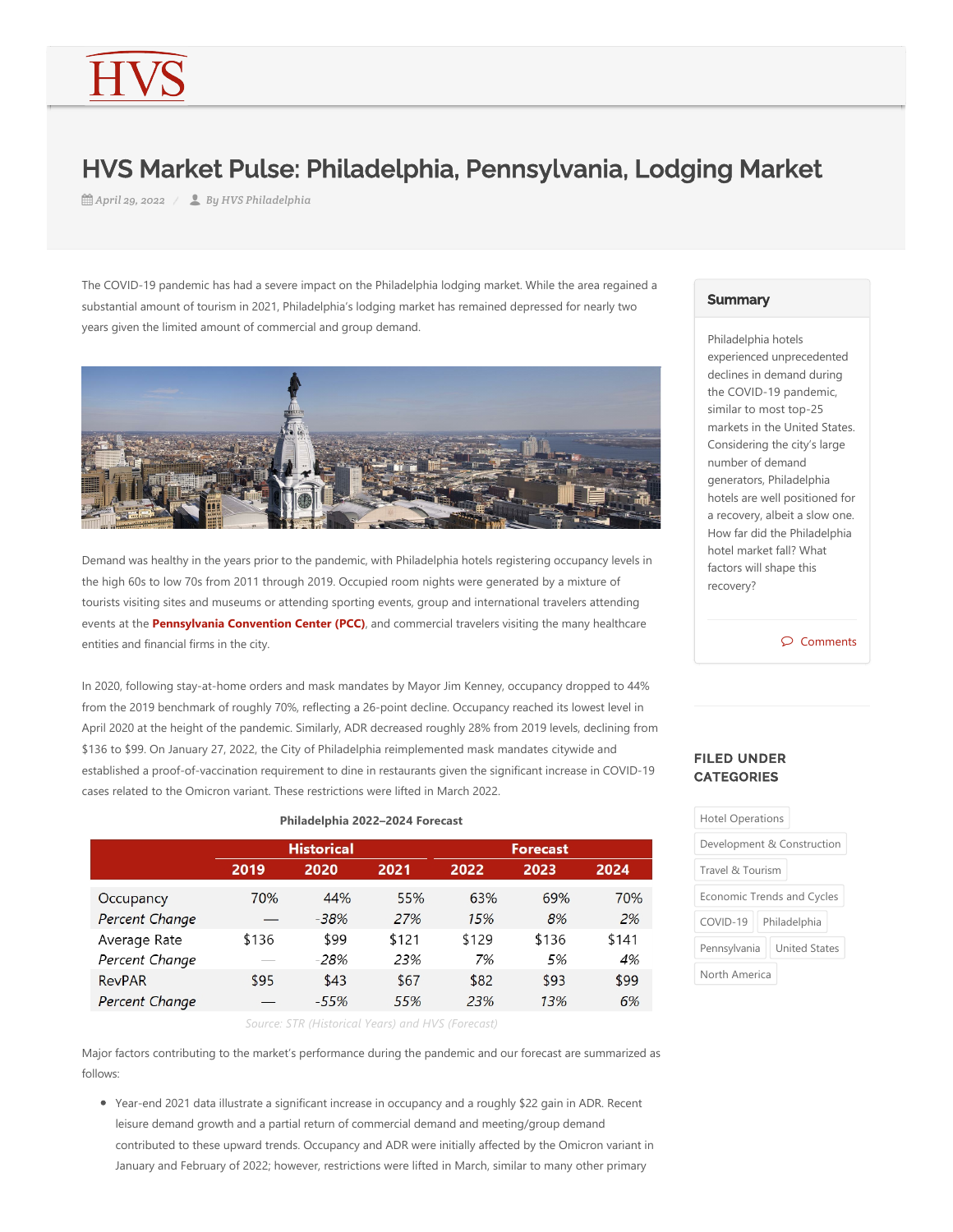markets across the nation. Hotel performance has experienced a notable recovery since that time, with travel growing across all demand segments.

- Commercial demand and group business have historically been two of the strongest segments in the Philadelphia market as a result of the strength of the education and healthcare sectors, as well as the presence of a major international airport. According to local brokers, Philadelphia's office tenants are still evaluating the impact of pandemic and have not made permanent decisions to eliminate physical office space while their work‐from‐home policies remain in effect until the pandemic fully subsides. Many corporations allowed employees to return to work on a hybrid basis, but the emergence of variants shifted work back to remote-only situations several times in the last year. Furthermore, PCC usage statistics for 2020 and 2021 have yet to be released; however, according to convention representatives, nearly 600 events (including 20 citywide events) and roughly 750,000 occupied room nights were lost due to the COVID‐19 pandemic. The outlook for the PCC remains optimistic, as over 20 events are on the books for 2022, with nearly 350,000 occupied room nights expected to be generated. The Philadelphia market remains a favorable location to host large-scale events given its proximity to other major markets, the number of available hotel rooms, and the breadth of tourist attractions in the area.
- The city typically attracts tourism demand throughout the year because of Philadelphia's historic importance as the nation's original capital, as well as the popular sporting events held at **Citizens Bank Park**, **Lincoln Financial Field**, and the **Wells Fargo Center**. While many of the tourist attractions and entertainment venues temporarily closed or enacted visitor restrictions because of the COVID‐19 pandemic, all of these venues reopened in 2021 after restrictions were lifted and travel levels increased. According to data compiled by the *Philadelphia Business Journal*, the city hosted 17.6 million visitors in 2019, while in 2020, that number fell to about 7.6 million. Although statistics were not available for 2021, tourism demand is expected to greatly aid the lodging market's recovery. **[\[1\]](#page-2-0)**
- <span id="page-1-0"></span>Philadelphia International Airport (PHL), located just south of Downtown Philadelphia, reported record‐breaking passenger traffic numbers in 2019 before traffic declined significantly in 2020. **American Airlines** remains the most prominent airline presence at PHL, and significant capital was spent on the airport prior to the pandemic, including a \$200‐million runway expansion completed in November 2019. A recovery of passenger traffic has resumed, and 2021 levels reached almost 60% of 2019 levels. Passenger volume should continue to grow as most travel restrictions have been rescinded and economic activity rebounds further; however, airline staffing shortages on a national basis have recently been limiting the number of flights and passenger traffic at PHL.
- Philadelphia is anticipating a record‐breaking year for new development and construction in 2022. Over the last decade, the local government has instituted numerous tax incentives to draw new residential, commercial, and hospitality development to the city. More than 90 applications for new developments were received in 2021 to support the over 5% population growth since 2010. Most new developments are located in the **Center City** and **University City** neighborhoods, proximate to the finance, education, and healthcare demand generators. Notable developments include **One Cathedral Square**, **The Laurel Rittenhouse**, **One uCity Square**, and other hospitality projects, as detailed below.
- Multiple hotel projects were slated for development before the onset of the pandemic. However, given the uncertainty of the lodging market, a large number of these projects were put on hold or canceled. Recently completed new supply includes the 236‐room **Canopy by Hilton** and the 332‐room **Hyatt Centric** in 2020; the 208‐room **Live! Casino & Hotel** in January 2021; and the 751‐room, dual‐branded **Element by Westin** and **W Hotel** in May and August 2021, respectively. Some smaller, independent hotel developments remain on hold.

Based on our market research, the long‐term outlook for this market is optimistic, and we are confident that Philadelphia hotels will return to their pre‐pandemic performance levels. The slow return of employees to offices, significant leisure travel to Philadelphia, and numerous citywide events booked for 2022 and beyond contribute to positive outlook for the market.

For more detailed forecasts or to inquire about a specific hotel project, contact **Dinaker Mallya** or **Kim Conlon**